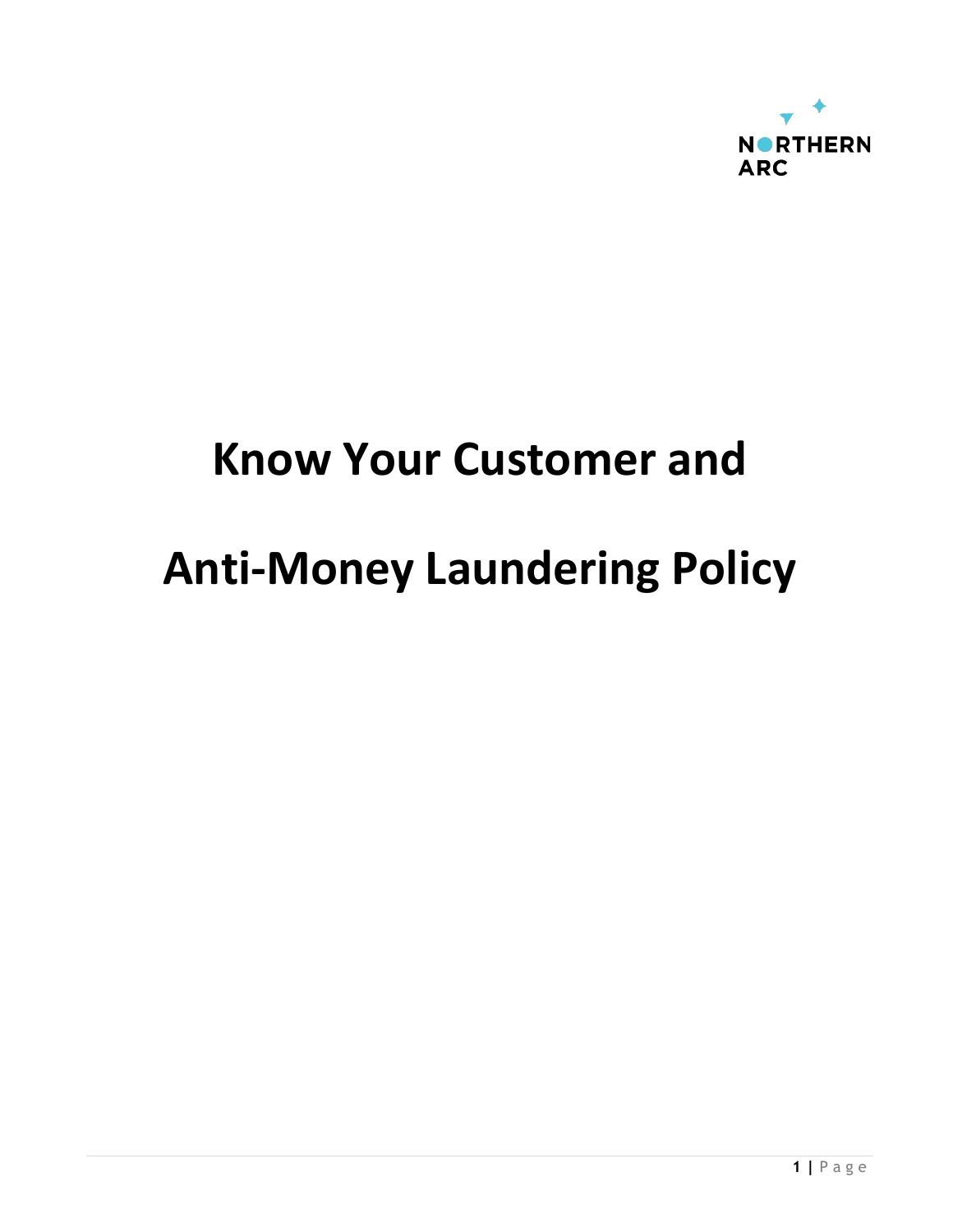#### **Contents**

| Background                                               | 04 |
|----------------------------------------------------------|----|
| Preamble                                                 | 04 |
| Objective                                                | 04 |
| Approach                                                 | 05 |
| Definitions                                              | 05 |
| <b>Customer Acceptance Policy</b>                        | 06 |
| <b>Customer Identification Procedure</b>                 | 07 |
| <b>Existing Customer</b>                                 | 08 |
| <b>Identification of Beneficial Owner</b>                | 08 |
| Reporting                                                | 09 |
| <b>Record Retention</b>                                  | 09 |
| <b>Enhanced Due Diligence</b>                            | 10 |
| <b>Monitoring of Transactions</b>                        | 11 |
| Adherance                                                | 13 |
| <b>Customer Education</b>                                | 13 |
| Applicability to branches and subsidiaries outside India | 13 |
| Principal Officer and Designated Director                | 14 |
| Secrecy obligations and sharing of information           | 14 |
| <b>Policy Review</b>                                     | 15 |
| Annexures                                                | 16 |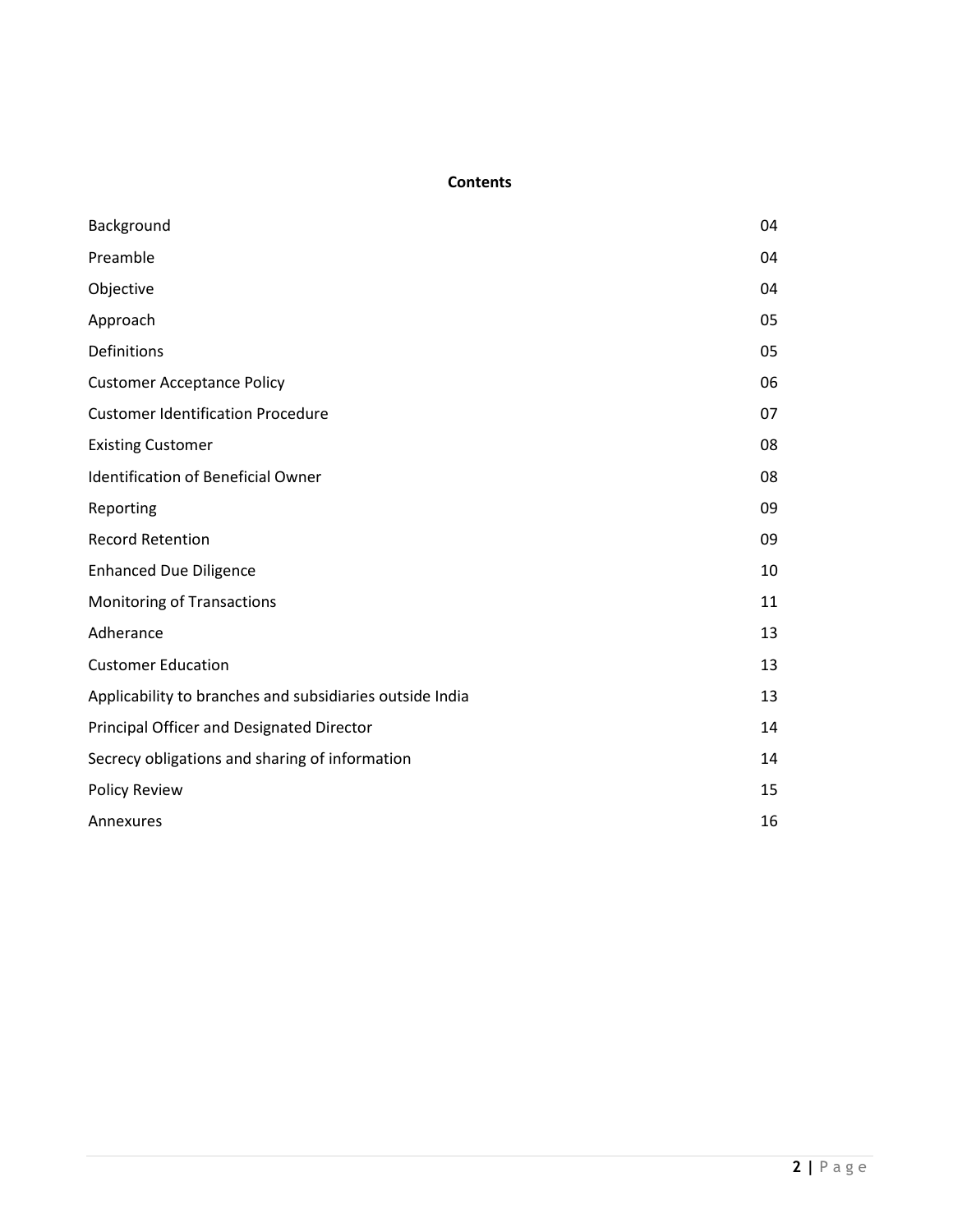## **1. Background**

The Reserve Bank of India (RBI) has issued a number of circulars and guidelines to ensure that proper Know Your Customer (KYC) norms are followed by NBFCs and that adequate checks and measures are in place to prevent money laundering. This Know Your Customer and Anti-Money Laundering Policy (Policy) has been framed by Northern Arc Capital Limited (the "Company") in line with the Master Direction - Know Your Customer (KYC) Direction, 2016 issued by the RBI, as amended from time to time ("KYC Master Directions").

#### **2. Preamble**

Through the following Policy, the Company stands committed to:

- a. Accepting only those clients whose identity is established by conducting due diligence appropriate to the risk profile of the customer.
- b. Recording and preserving audit trail for the transactions conducted by Customers to facilitate investigation.
- c. Reporting to the Financial Intelligence Unit India (FIU-Ind), or any other agency designated by the Reserve Bank of India, Securities and Exchange Board of India or any other regulatory body, the details of transactions of all or selected clients if and when requested or at regular frequency as may be suggested by such agencies.
- d. Cooperating with investigating agencies / law enforcement agencies in their efforts to trace money laundering transactions and persons involved in such transactions.

## **3. Objective**

Money laundering is the process by which persons with criminal intent or persons involved in criminal activity attempt to hide and disguise the true origin and ownership of the proceeds of their criminal activities, by routing the amounts through legitimate channels such as banks and financial institutions, thereby avoiding prosecution, conviction for such criminal activities.

The objective of KYC guidelines is to prevent the Company from being used, intentionally or unintentionally, by criminal elements for money laundering activities. KYC procedures also enable the Company to know/understand its customers and their financial dealings better which in turn help them manage the Company's risks prudently.

## **4. Approach**

The approach towards KYC Standards is based on risk perception and money laundering threats that may be posed by different types of Customers. The Company shall be largely guided by the KYC standards prescribed by RBI for NBFCs.

KYC Standards & AML measures involve a customer acceptance policy and customer identification procedure that involves enhanced due diligence for higher risk accounts and includes account monitoring for suspicious activities.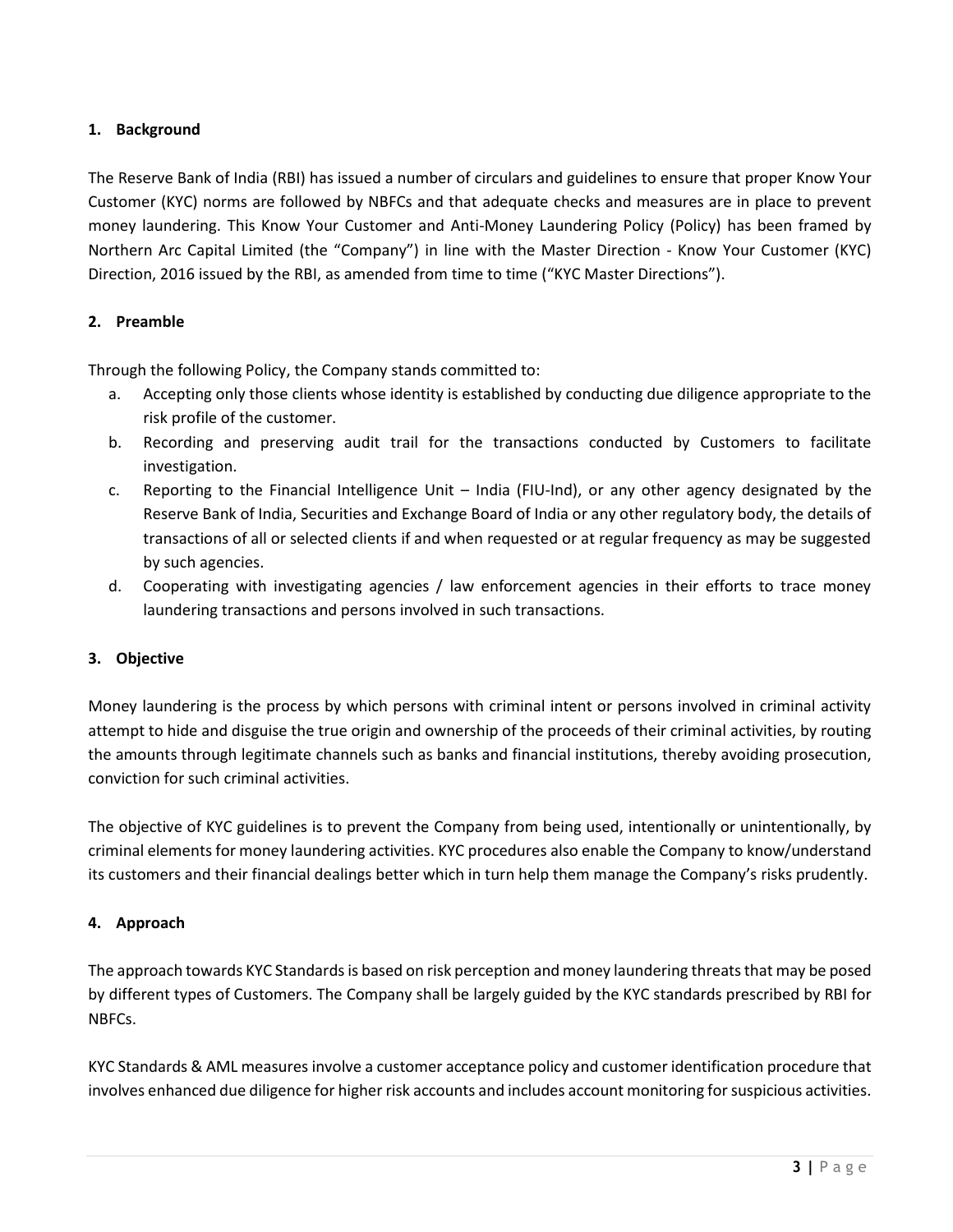These standards constitute an essential part of risk management by providing the basis for identifying and controlling risk exposures, which the Company takes to protect itself and its genuine Customers from the risks arising out of suspicious transactions/ fraudulent customers.

## **5. Definitions**

For the purpose of this Policy:

**"Customers or Clients"** means a Person who/which avails any loan funds from Northern Arc and includes any corporate and other entities whom Northern Arc assists in raising financing through capital market transactions and includes any person who acts of behalf of the Customers or Clients ('Beneficial Owner').

**"Underwriting Guidelines"** means Underwriting Guidelines of Northern Arc as approved by the Board from time to time.

**"Eligibility Criteria"** means eligibility criteria of Northern Arc as approved by the Board from time to time.

**"Person"** means has the same meaning assigned in the Prevention of Money Laundering Act, 2002 and includes:

- i. an individual;
- ii. a hindu undivided family;
- iii. a company;
- iv. a firm;
- v. an association of persons or a body of individuals, whether incorporated or not;
- vi. every artificial juridical person, not falling within any one of the above persons (a to e); and
- vii. any agency, office or branch owned or controlled by any of the above persons (a to f).

"**Sanctioned Person**" means a person who is identified as such pursuant to any of the sanction lists published by the relevant authorities in the U.N., U.S.A, U.K., E.U. or the World Bank, as detailed below.

- UN Sanctions as listed on [www.un.org/terrorism](https://ind01.safelinks.protection.outlook.com/?url=http%3A%2F%2Fwww.un.org%2Fterrorism&data=04%7C01%7CShakeel.Ahamed%40Northernarc.com%7Ccb8b9ec66cac4cdaab1508d9422a22db%7C9815c4a22c8b40d187af75e5365e197c%7C1%7C0%7C637613571005040476%7CUnknown%7CTWFpbGZsb3d8eyJWIjoiMC4wLjAwMDAiLCJQIjoiV2luMzIiLCJBTiI6Ik1haWwiLCJXVCI6Mn0%3D%7C1000&sdata=trcazvPGcEt8msITsWuxsyXknTH883OoJhXz206%2Bzgw%3D&reserved=0) Such sanctions programs include, but are not limited to, Security Council Resolutions 751 (1992), 1267 (1999), 1518 (2003), 1521 (2003), 1533 (2004), 1572 (2004), 1591 (2005), 1718 (2006), 1737 (2006), 1970 (2011), 1988 (2011)
- EU Sanctions which would include but are not limited to Common Positions 2001/931/CFSP and/or 2002/402/CSFP as listed o[n http://eeas.europa.eu/cfsp/sanctions/consol-list\\_en.htm](https://ind01.safelinks.protection.outlook.com/?url=http%3A%2F%2Feeas.europa.eu%2Fcfsp%2Fsanctions%2Fconsol-list_en.htm&data=04%7C01%7CShakeel.Ahamed%40Northernarc.com%7Ccb8b9ec66cac4cdaab1508d9422a22db%7C9815c4a22c8b40d187af75e5365e197c%7C1%7C0%7C637613571005050464%7CUnknown%7CTWFpbGZsb3d8eyJWIjoiMC4wLjAwMDAiLCJQIjoiV2luMzIiLCJBTiI6Ik1haWwiLCJXVCI6Mn0%3D%7C1000&sdata=Xl7isSzl1OFt%2BjTOYtaa3n6SIeJcTrj2rUOiNFKPOLs%3D&reserved=0)
- Sanctions issued by the United Kingdom (as currently set forth at https://www.gov.uk/publications/financial-sanctions-consolidated-list-of-targets) and the United States (as currently set forth a[t http://www.treasury.gov/resourcecenter/](https://ind01.safelinks.protection.outlook.com/?url=http%3A%2F%2Fwww.treasury.gov%2Fresourcecenter%2F&data=04%7C01%7CShakeel.Ahamed%40Northernarc.com%7Ccb8b9ec66cac4cdaab1508d9422a22db%7C9815c4a22c8b40d187af75e5365e197c%7C1%7C0%7C637613571005060460%7CUnknown%7CTWFpbGZsb3d8eyJWIjoiMC4wLjAwMDAiLCJQIjoiV2luMzIiLCJBTiI6Ik1haWwiLCJXVCI6Mn0%3D%7C1000&sdata=6jiH0G5GUwLQ0phvbq5PFYFBf2HoTM4gLElUFo5o70Y%3D&reserved=0) sanctions/SDN-List/Pages/default.aspx )
- Persons listed on the World Bank Listing of Ineligible Firms [\(www.worldbank.org/debarr](https://ind01.safelinks.protection.outlook.com/?url=http%3A%2F%2Fwww.worldbank.org%2Fdebarr&data=04%7C01%7CShakeel.Ahamed%40Northernarc.com%7Ccb8b9ec66cac4cdaab1508d9422a22db%7C9815c4a22c8b40d187af75e5365e197c%7C1%7C0%7C637613571005060460%7CUnknown%7CTWFpbGZsb3d8eyJWIjoiMC4wLjAwMDAiLCJQIjoiV2luMzIiLCJBTiI6Ik1haWwiLCJXVCI6Mn0%3D%7C1000&sdata=HJn8HPkdeyA%2FnfwF1L9IARy%2BPp8yLs5W0KSNwM1lzyE%3D&reserved=0) or any successor website or location)

**"Suspicious Transaction"** as determined by the Rules notified under the PMLA means a transaction whether or not made in cash which, to a person acting in good faith:

a. gives rise to a reasonable ground of suspicion that it may involve the proceeds of crime; or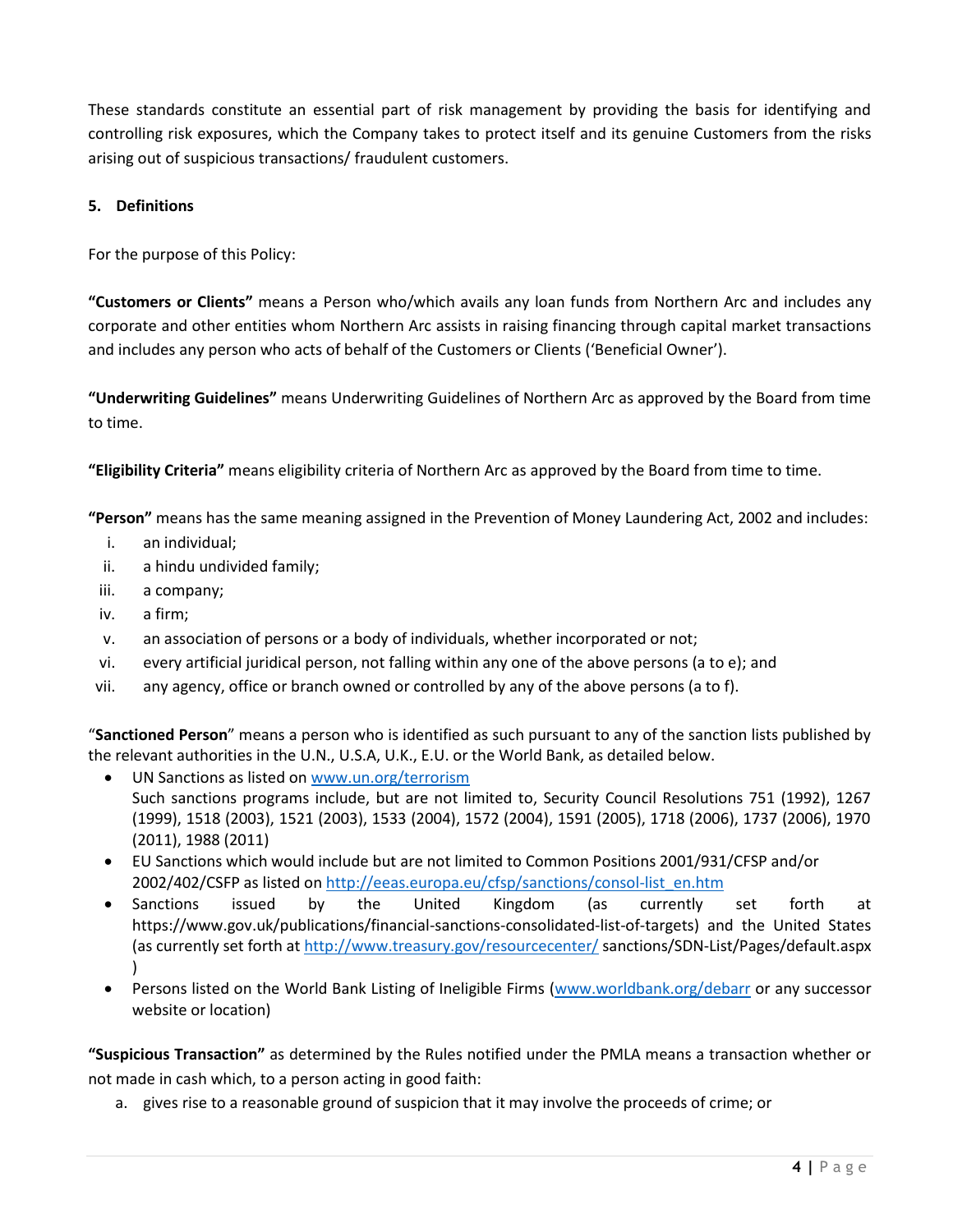- b. appears to be made in circumstances of unusual or unjustified complexity; or
- c. appears to have no economic rationale or bonafide purpose.

#### **6. No relationship with Sanctioned Persons**

Neither the Company nor its subsidiaries shall do any business with or issue shares to any Sanctioned Person.

#### **7. Customer Acceptance Policy (CAP)**

Before accepting a Customer, the Company shall ensure the following:

- a. Any new Customer, that is a financial institution, shall only be accepted after it has passed the Underwriting Guidelines and the Eligibility Criteria through the due-diligence process and has been approved by the Credit Committee. As regards any new Customer (whether or not a financial institution), the procedure set out in 7 (Customer Identification Procedure) below shall be adhered to.
- b. The various documents and other information to be collected from different categories of Customers depending on perceived risk as per the classification above and shall be in terms of the requirements of Prevention of Money Laundering Act, 2002 and guidelines issued by RBI from time to time as given in Annexure 1.
- c. The Company shall conduct necessary checks with the watch list of the RBI and other watch lists as well as manual screening for adverse news from publicly available sources on the internet as stipulated by the Chief Compliance Officer from time to time before accepting a new Customer so as to ensure that the identity of the customer does not match with any person with known criminal background or with banned entities such as individual terrorists or terrorist organizations etc. Such screening shall also be performed on the key managerial personnel (as defined in the Companies Act, 2013) where the aggregate exposure of the Company is greater than INR 5 crores. Relevant eforms (like DIR12/MR-1 which contain details of key managerial personnel) filed by the clients with the ROC shall be downloaded and stored.
- d. The Company may prepare a brief customer profile on all its Customers. The customer profile may contain information relating to Customer's identity, social/financial status, nature of business activity, information about the Customer's business and their location etc. The customer profile will be a confidential document and details contained therein shall not be divulged for cross selling or any other purposes.
- e. A Unique Customer Identification Code (UCIC) shall be allotted while entering into new relationships with individual customers as also the existing customers.
- f. The Company may rely on the 'customer due diligence' done by an intermediary, provided that the intermediary is a regulated and supervised entity and has adequate systems in place to comply with the KYC requirements of the customers. In addition to the foregoing, for the purpose of verifying the identity of customers at the time of commencement of an account-based relationship, the Company may rely on customer due diligence done by a third party, subject to the following conditions:
	- i. Records or the information of the customer due diligence carried out by the third party is obtained within two days from the third party or from the Central KYC Records Registry.
	- ii. Adequate steps are taken by Northern Arc to satisfy itself that copies of identification data and other relevant documentation relating to the customer due diligence requirements shall be made available from the third party upon request without delay.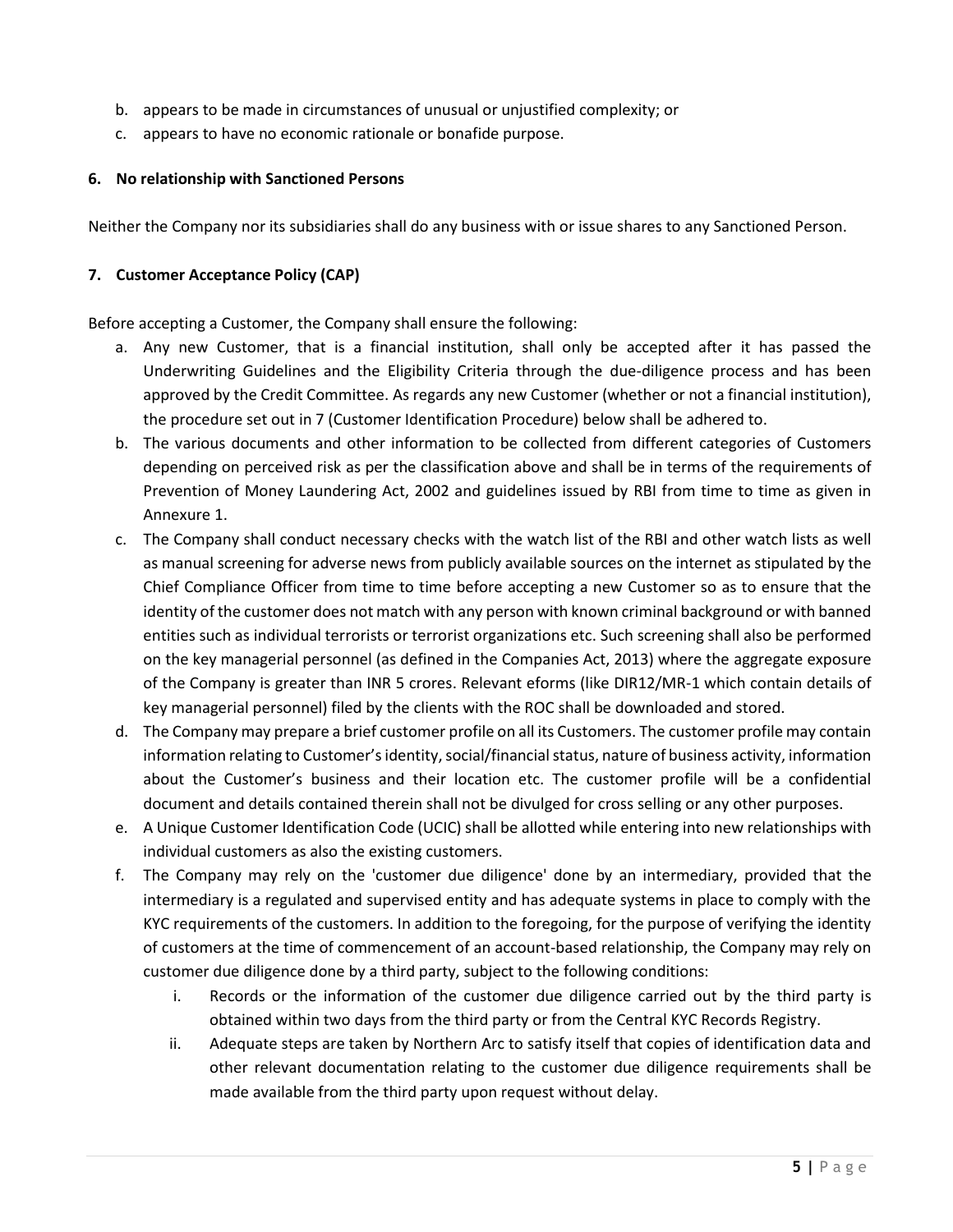iii. The third party is regulated, supervised or monitored for, and has measures in place for, compliance with customer due diligence and record-keeping requirements in line with the requirements and obligations under the Prevention of Money-Laundering Act, 2002.

## **8. Customer Identification Procedure (CIP)**

For Customers that are corporates or other entities, the Company shall:

- a. verify the legal status of the corporate / other entity through proper and relevant documents as per Annexure 2.
- b. verify that any person purporting to act on behalf of the corporate / other entity is so authorized and identify and verify the identity of that person.
- c. obtain sufficient information in order to identify persons which beneficially own or have substantial control over such corporate / other entity. The Company shall also obtain all the KYC documents of the beneficial owner as per Annexure 2.
	- i. where the Client is a company, the beneficial owner is the natural person(s), who, whether acting alone or together, or through one or more juridical person, has a controlling ownership interest or who exercises control through other means. This step will be repeated whenever any person is set to acquire controlling ownership interest in the Client.

Explanation - For the purpose of this sub-clause:

- a) "Controlling ownership interest" means ownership of or entitlement to more than twenty-five percent of shares or capital or profits of the company;
- b) "Control" shall include the right to appoint majority of the directors or to control the management or policy decisions including by virtue of their shareholding or management rights or shareholders agreements or voting agreements.
- ii. where the Client is a partnership firm, the beneficial owner is the natural person(s), who, whether acting alone or together, or through one or more juridical person, has ownership of/entitlement to more than fifteen percent of capital or profits of the partnership;
- iii. where the Client is an unincorporated association or body of individuals, the beneficial owner is the natural person(s), who, whether acting alone or together, or through one or more juridical person, has ownership of or entitlement to more than fifteen percent of the property or capital or profits of such association or body of individuals;
- iv. where no natural person is identified under (a) or (b) or (c) above, the beneficial owner is the relevant natural person who holds the position of senior managing official;
- v. where the Client is a trust, the identification of beneficial owner(s) shall include identification of the author of the trust, the trustee, the beneficiaries with fifteen percent or more interest in the trust and any other natural person exercising ultimate effective control over the trust through a chain of control or ownership; and
- vi. where the Client or the owner of the controlling interest is a company listed on a stock exchange, or is a subsidiary of such a company, it is not necessary to identify and verify the identity of any shareholder or beneficial owner of such companies.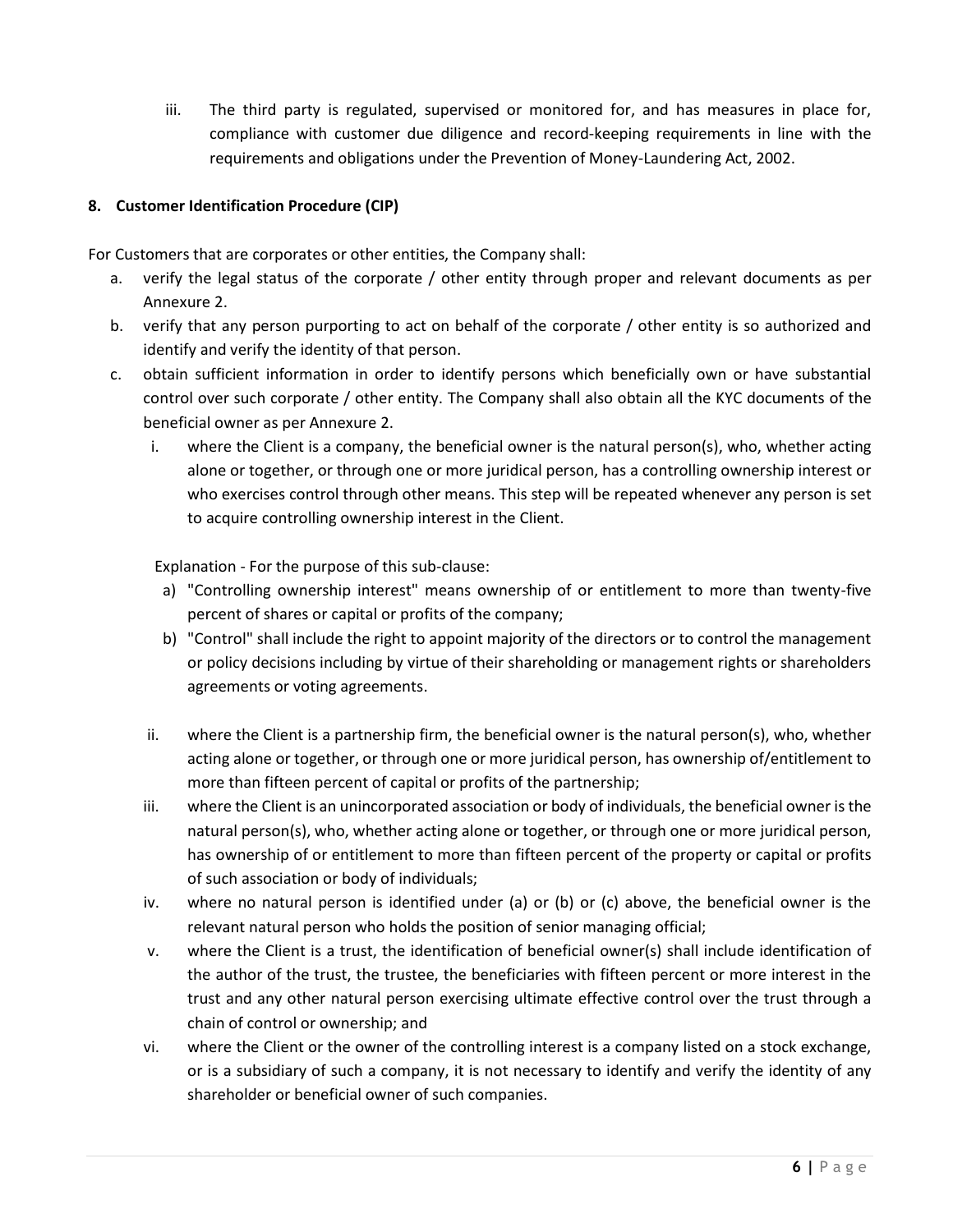- d. the Company may verify the Customer's identity including the beneficial owner's identity, using reliable, independent source documents, data and information, if such information is available.
- e. the Company shall also document and implement procedures to resolve information discrepancies and to decline or cease to do business with a Customer when it cannot form a reasonable belief that it knows the true identity of such Customer or cannot adequately complete necessary due diligence. These procedures should include identification of responsible decision makers and escalation paths and detailed standards relating to what actions will be taken if a Customer's identity cannot be adequately verified.

## **9. Existing Customer**

The requirements of the earlier sections are not applicable to transactions conducted prior to, on or after the effective date of this Policy by existing Customers, provided that the Company has previously verified the identity of the Customer and the Company continues to have a reasonable belief that it knows the true identity of the Customer. Further, the existing transactions should be continuously monitored and any unusual pattern in the operation of the account should trigger a review of the due diligence measures.

#### **10. Identification of Beneficial Owner**

For opening an account of a Legal Person who is not a natural person, the beneficial owner(s) shall be identified and all reasonable steps in terms of Rule 9(3) of the Rules to verify their identity shall be undertaken keeping in view the following:

- a. Where the customer or the owner of the controlling interest is a company listed on a stock exchange, or is a subsidiary of such a company, it is not necessary to identify and verify the identity of any shareholder or beneficial owner of such companies.
- b. In cases of trust/nominee or fiduciary accounts whether the customer is acting on behalf of another person as trustee/nominee or any other intermediary is determined. In such cases, satisfactory evidence of the identity of the intermediaries and of the persons on whose behalf they are acting, as also details of the nature of the trust or other arrangements in place shall be obtained.

#### **11. Reporting**

The Company does not accept deposits and the internal policies of the Company do not permit any cash transactions. Nevertheless, if there were to be any such transactions in future, the business processes shall have a system of internal reporting of suspicious transactions and cash transactions, whether such transactions comprise of a single transaction or a series of transactions integrally connected to each other, and where such series of transactions take place within a month.

Further, the Principal Officer shall furnish information of the above-mentioned transactions to FIU-IND by way of electronic filing of reports. Provided that where the Principal Officer, has reason to believe that a single transaction or series of transactions integrally connected to each other have been valued Rs.10 lakh so as to defeat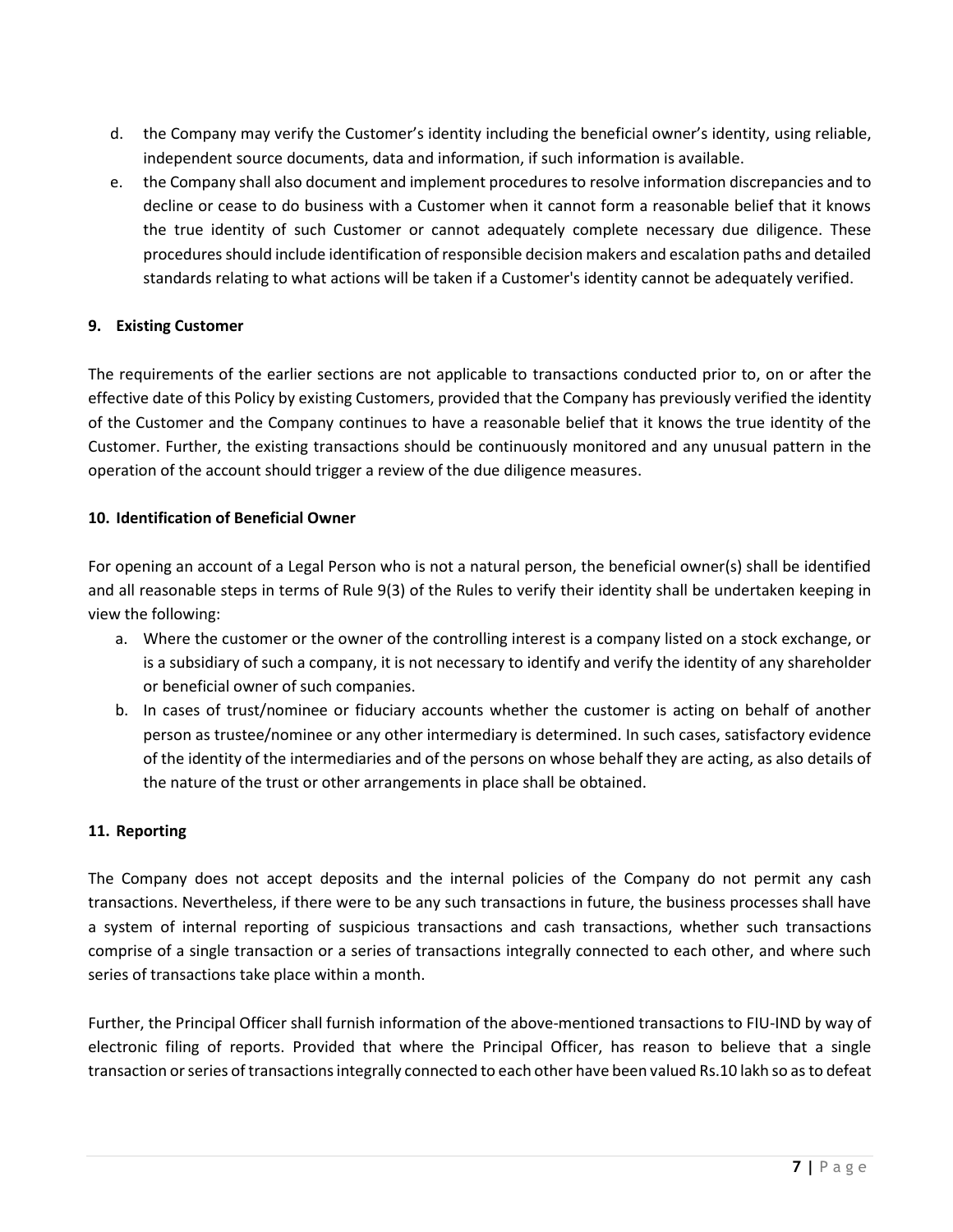the provisions of the PMLA regulations, such officer shall furnish information in respect of such transactions to FIU-IND Director within the prescribed time.

### **12. Record Retention**

The Company shall document and implement appropriate procedures to retain records of KYC due diligence and anti-money laundering measures. The Company shall implement, at a minimum, the following procedures for retaining records.

"Transaction" shall have the same meaning assigned under Rule 2(h) of the Prevention of Money Laundering (Maintenance of Records) Rules, 2013 i.e. "Transaction" means a purchase, sale, loan, pledge, gift, transfer, delivery or the arrangement thereof and includes:

- a. opening of an account;
- b. deposits, withdrawal, exchange or transfer of funds in whatever currency, whether in cash or by cheque, payment order or other instruments or by electronic or other non-physical means;
- c. the use of a safety deposit box or any other form of safe deposit;
- d. entering into any fiduciary relationship;
- e. any payment made or received in whole or in part of any contractual or other legal obligation;
- f. any payment made in respect of playing games of chance for cash or kind including such activities associated with casino; and
- g. establishing or creating a legal person or legal arrangement.'

Transactions for which records need to be maintained:

- a. All series of cash transactions integrally connected to each other which have taken place within a month.
- b. All cash transactions where forged or counterfeit currency notes or bank notes have been used as genuine and where any forgery of a valuable security has taken place.
- c. All suspicious transactions whether or not made in cash.

#### Information to be preserved

The information required to be preserved with respect to the above transactions are the nature of transactions, amount and the currency in which it was denominated, date of transaction and the parties to the transaction. A copy of this information should be signed by the person heading the transaction and this should be maintained in a separate file along with all the other transaction related documents.

#### Periodicity of retention

The following records shall be retained for a minimum period of 5 (five) years from the date of the relevant transaction:

- a. The Customer identification information and residence identification information including the documentary evidence thereof.
- b. All other necessary records pertaining to the transactions that could be produced as evidence for prosecution of persons involved in criminal activity.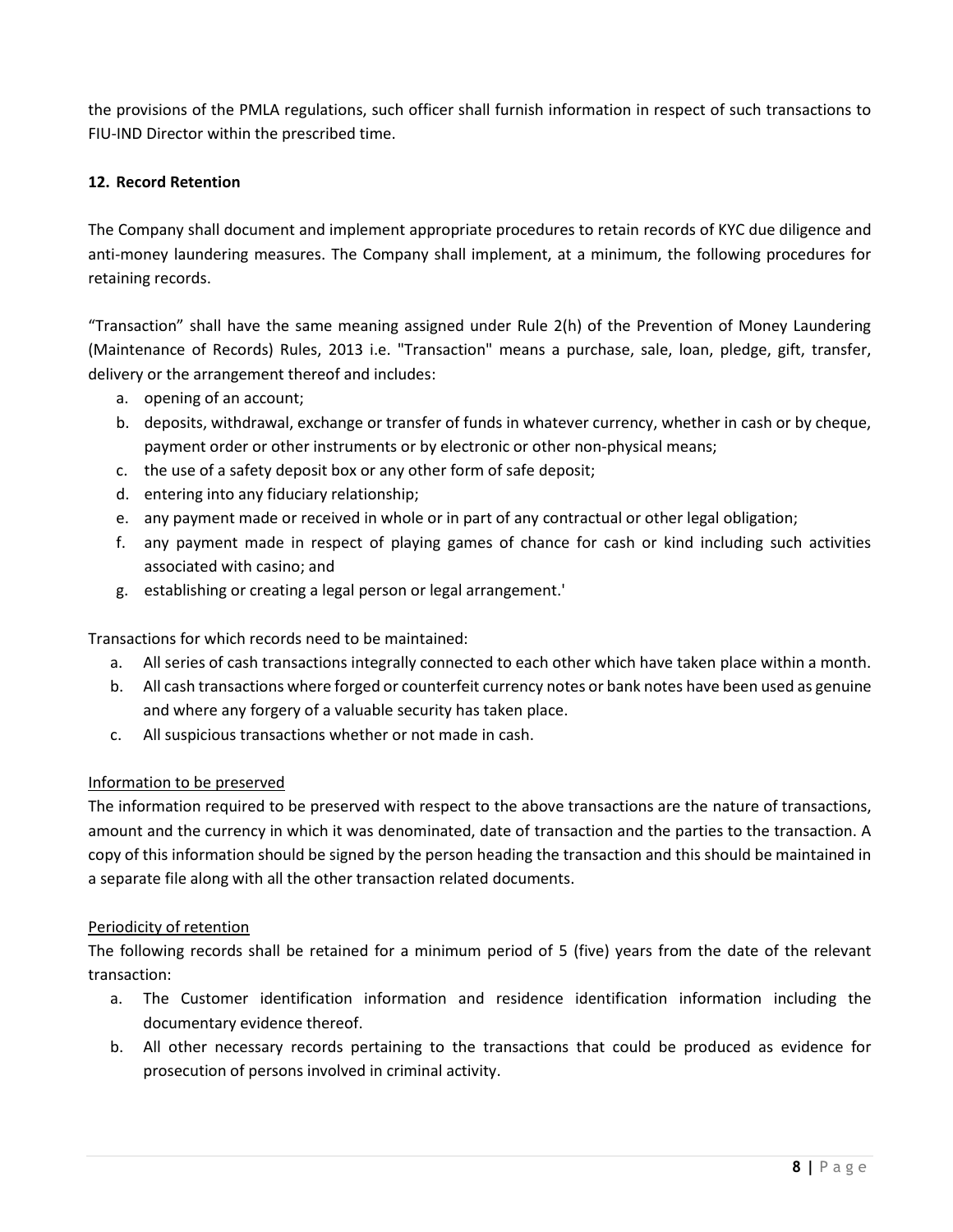c. Further, a description of the methods used to verify Customer identity as well as a description of the resolution of any discrepancies in verification shall be maintained for a period of at least 5 (five) years after such record was created.

It may be noted that the records of identity of customers and records of transactions may be maintained in hard or soft format. The above records shall be made available to the competent authorities upon request.

## **13. Enhanced Due Diligence**

The Company does not deal with such category of Customers who could pose a potential high risk of money laundering, terrorist financing or political corruption and are determined to warrant enhanced scrutiny. The Company shall apply a Risk Based Approach (RBA) for mitigation and management of the identified risks. The Company shall commensurate to its nature, size, geographical presence, complexity of activities/structure, etc. carry out 'Money Laundering (ML) and Terrorist Financing (TF) Risk Assessment' exercise annually to identify, assess and take effective measures to mitigate its money laundering and terrorist financing risk for clients, countries or geographic areas, products, services, transactions or delivery channels, etc. and report the outcome of such exercise to the audit committee of its board of directors.

The existing credit policies of the Company in respect of its Customers ensure that the Company is not transacting with such high-risk Customers. The Company shall conduct enhanced due diligence in connection with all Customers that are determined to pose a potential high risk and are determined to warrant enhanced scrutiny.

The Company, who may engage appropriate outside investigative services or consult appropriate vendor sold databases when necessary. The Company shall establish procedures to decline to do business with or discontinue relationships with any Customer when it cannot adequately complete necessary enhanced due diligence or when the information received is deemed to have a significant adverse impact on reputational risk.

A system of periodic review of risk categorisation of accounts, with such periodicity being at least once in six months, and the need for applying enhanced due diligence measures shall be put in place.

## **14. Monitoring of Transactions**

Ongoing monitoring is an essential element of effective KYC procedures.

The Company can effectively control and reduce the risk only if it has an understanding of the normal and reasonable activity of the Customer so that they have the means of identifying transactions that fall outside the regular pattern of activity. However, the extent of monitoring will depend on the risk sensitivity of the Customer.

The Company shall pay special attention to all complex, unusually large transactions and all unusual patterns which have no apparent economic or visible lawful purpose. High-risk Customers have to be subjected to intense monitoring.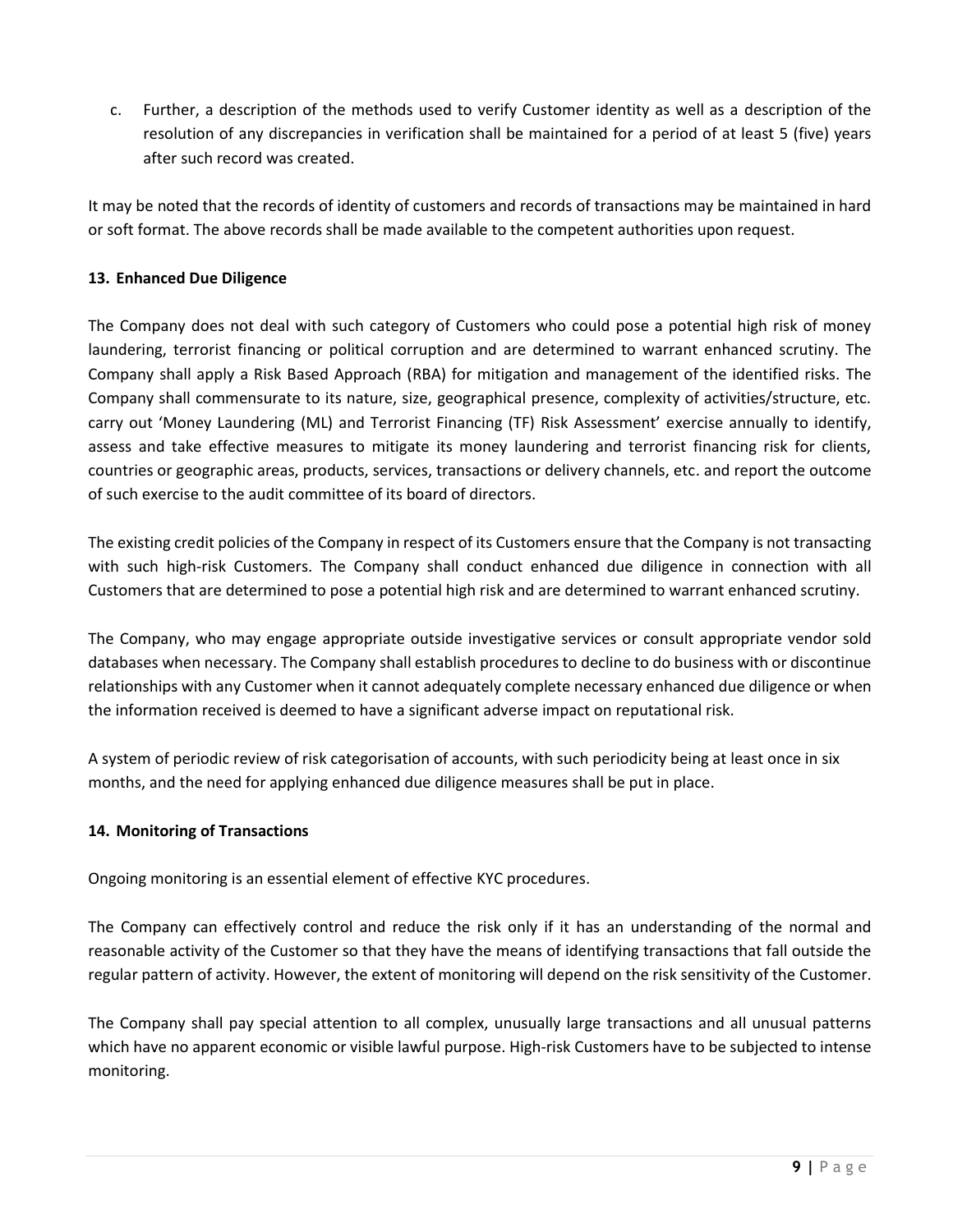The Company shall periodically review and determine the need for applying enhanced due diligence measures based on the risk categorization of Customers. The Company in its loan agreements with Customers, specifies the end-usage of the funding provided. The Company also tracks the end usage of funds by its Customers which are financial institutions through monitoring of the assets created by the Customer from the proceeds of the said funding.

On acceptance and identification, the Company would adopt a risk-based customer categorization based on assessment of the customers. Risk categorization shall be undertaken based on parameters such as customer's identity, social/financial status, nature of business activity, information about the Clients' business and their location etc. While considering customer's identity, the ability to confirm identity documents through online or other services offered by issuing authorities shall be factored in.

The categorization criteria are indicative and a final view would be taken by the Company on a case to case basis. It would be ensured that customer acceptance, identification and risk categorization procedures do not result in inordinate delay or unreasonable denial of services to customers, especially to those who are financially or socially disadvantaged.

- a. High Risk (Category A): High risk customers typically includes:
	- Non resident Customers.
	- High net worth individuals (HNIs) (i.e., any person who applies for a loan of an amount of Rs. 1 crore or more), whose identity document is not validated online or through other services offered by the issuing authorities.
	- Trusts (other than affiliated educational institutions), Charities, NGOs, and organisations receiving donations.
	- Firms with sleeping partners.
	- Unlisted companies with unnecessarily complex ownership structure.
	- Politically exposed persons (PEPs) of Indian/ foreign origin.
	- Partnership where the identity document of both the partnership its partners and authorised signatories are not validated online or through other services offered by the issuing authorities.
	- Person / Company with adverse news media reports.
	- Person/ Company in business/industry or trading activity where scope or history of unlawful trading/business activity is considered high.
- b. Medium Risk (Category B): Medium risk customers shall include:
	- Individuals (other than microfinance borrowers and high net worth individuals (HNIs)) whose identity document is not validated online or through other services offered by the issuing authorities.
	- High net worth individuals (HNIs) (i.e., any person who applies for a loan of an amount of Rs. 1 crore or more), whose identity document is validated online or through other services offered by the issuing authorities.
	- Sole proprietorships (i.e., self-employed) where the identity document of both the proprietor and proprietorship are not validated online or through other services offered by the issuing authorities.
	- Educational trusts (affiliated educational institutions).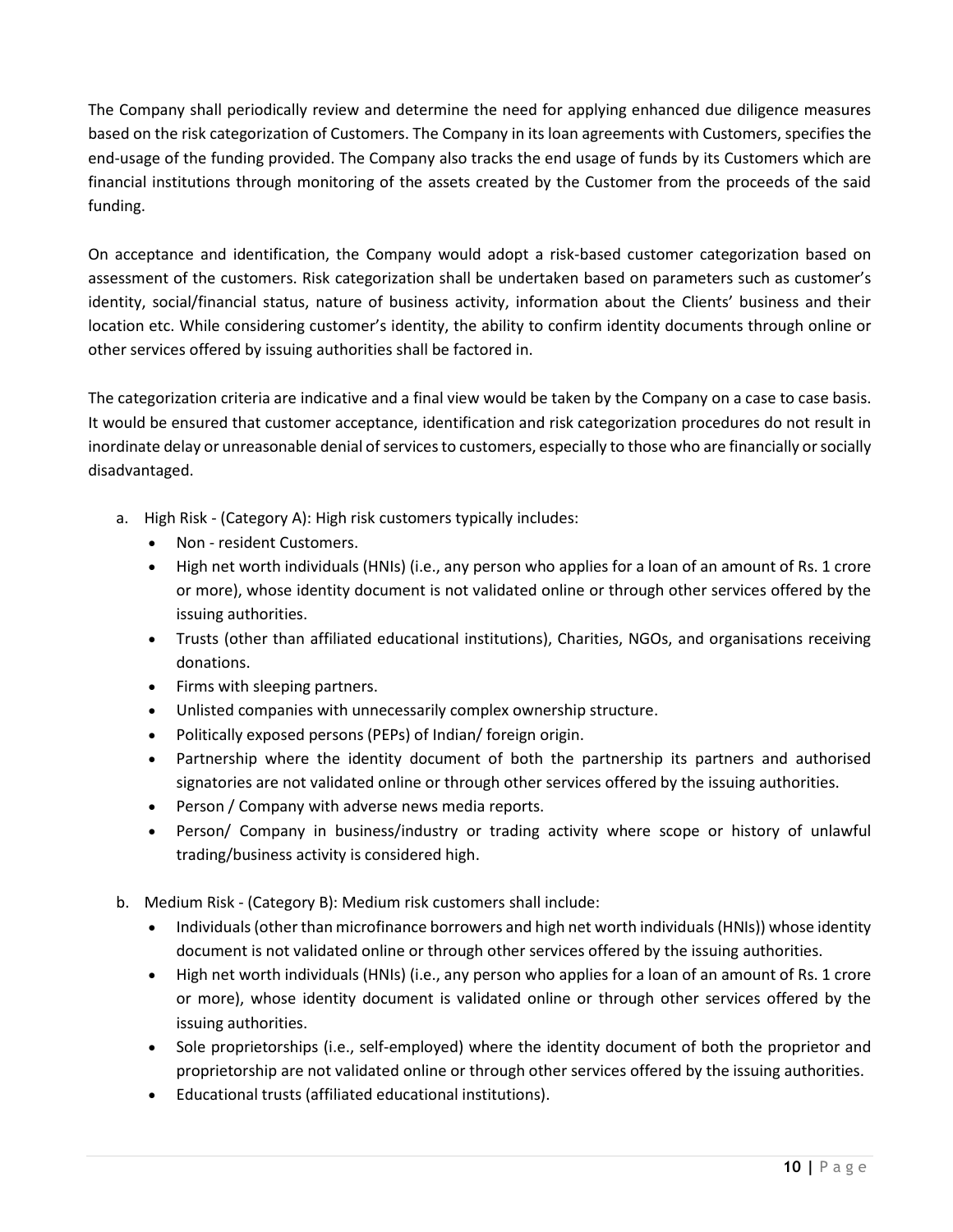- Private Limited Companies (which is not a subsidiary of a listed company).
- Partnership where the identity document of both the partnership its partners and authorised signatories are validated online or through other services offered by the issuing authorities.
- Companies having close family shareholding or beneficial ownership, other than companies regulated by any financial sector regulator.
- Limited-liability Partnerships (LLPs).
- Non face-to-face customers, where the Company relies on the customer due diligence carried out by an intermediary or a third party as permitted under the KYC Master Directions.
- Customers not otherwise classified as High Risk or Low Risk.
- c. Low Risk (Category C):

Low risk individuals (other than high net worth) and entities whose identities and sources of wealth can be easily identified and all other persons / entities not covered under above two categories. Customer carrying low risk may include the following:

- Salaried employees
- Microfinance borrowers
- Individuals (other than microfinance borrowers and high net worth individuals (HNIs)) whose identity document is validated online or through other services offered by the issuing authorities.
- Sole proprietorships (i.e., self-employed) where the identity document of both the proprietor and proprietorship are validated online or through other services offered by the issuing authorities.
- Professionals (whose profession is governed by regulated professional bodies like ICAI, ICSI, ICWAI, Medical Council of India, Bar Council of India, etc.).
- Self-employed customers with business track record for a reasonable period (at least 3 years)
- Government owned companies or its subsidiaries, listed companies or its subsidiaries, reputed multinational companies, regulators and statutory bodies.
- Regulated entities (i.e., entities regulated by any financial services regulator).

Complete KYC exercise will be done at a periodicity not less than once in 6 (six) years in case of low-risk category customers, not less than once in 4 (four) years in case of medium risk category customers and not less than once in 2 (two) years in case of high-risk category customers.

The Company shall undertake periodic updation of KYC as per the below guidelines:

#### **Individual Customers:**

- i. No change in KYC information: In case of no change in the KYC information, a self-declaration from the customer in this regard shall be obtained through customer's email-id registered with the Company, customer's mobile number registered with the Company's digital channels (such as online banking / internet banking, mobile application of the Company), letter etc.
- ii. Change in address: In case of a change only in the address details of the customer, a self-declaration of the new address shall be obtained from the customer through customer's email-id registered with the Company, customer's mobile number registered with the Company's, digital channels (such as online banking / internet banking, mobile application of the Company), letter etc., and the declared address shall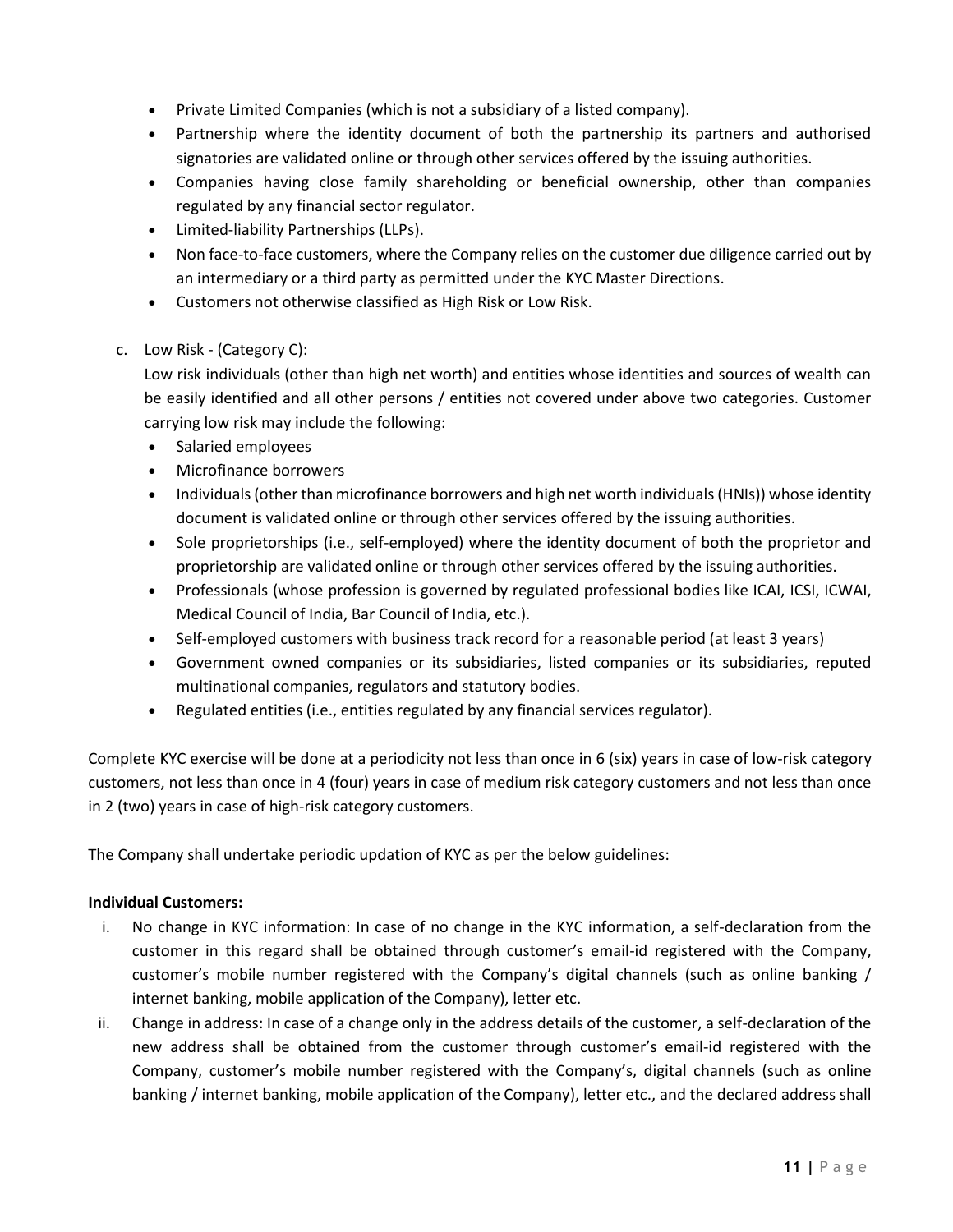be verified through positive confirmation within two months, by means such as address verification letter, contact point verification, deliverables etc.

The Company may also obtain a copy of OVD or deemed OVD or the equivalent e-documents thereof for the purpose of proof of address, declared by the customer at the time of periodic updation. Accounts of customers, who were minor at the time of opening account, on their becoming major: In case of customers for whom account was opened when they were minor, fresh photographs shall be obtained on their becoming a major and at that time it shall be ensured that CDD documents as per the current CDD standards. Wherever required, fresh KYC may be carried out of such customers i.e. customers for whom account was opened when they were minor, on their becoming a major.

## **Non-individuals Customers:**

- i. No change in KYC information: In case of no change in the KYC information of the LE customer, a selfdeclaration in this regard shall be obtained from the legal entity customer through its email id registered with the Company's, digital channels (such as online banking / internet banking, mobile application of the Company), letter from an official authorized by the legal entity in this regard, board resolution etc. Further, the Company shall ensure during this process that Beneficial Ownership (BO) information available with them is accurate and shall update the same, if required, to keep it as up-to-date as possible.
- ii. Change in KYC information: In case of change in KYC information, the Company shall undertake the KYC process equivalent to that applicable for on-boarding a new legal entity customer.

#### **Additional measures**:

- i. The KYC documents of the customer as per the current CDD standards shall be available with the Company. This shall be applicable even if there is no change in customer information but the documents available with the Company are not as per the current CDD standards. Further, in case the validity of the CDD documents available with the Company has expired at the time of periodic updation of KYC, the Company shall undertake the KYC process equivalent to that applicable for on-boarding a new customer.
- ii. Customer's PAN details, if available with the Company, shall be verified from the database of the issuing authority at the time of periodic updation of KYC.
- iii. Acknowledgment shall be provided to the customer mentioning the date of receipt of the relevant document(s), including self-declaration from the customer, for carrying out periodic updation. Further, it shall be ensured that the information / documents obtained from the customers at the time of periodic updation of KYC are promptly updated in the records / database of the Company and an intimation, mentioning the date of updation of KYC details, is provided to the customer.
- iv. In order to ensure customer convenience, the Company may consider making available the facility of periodic updation of KYC at any branch.

#### **15. Adherence**

The Company's operations function shall ensure adherence to the KYC policies and procedures. The Company's internal audit and compliance functions have an important role in auditing adherence to the KYC policies and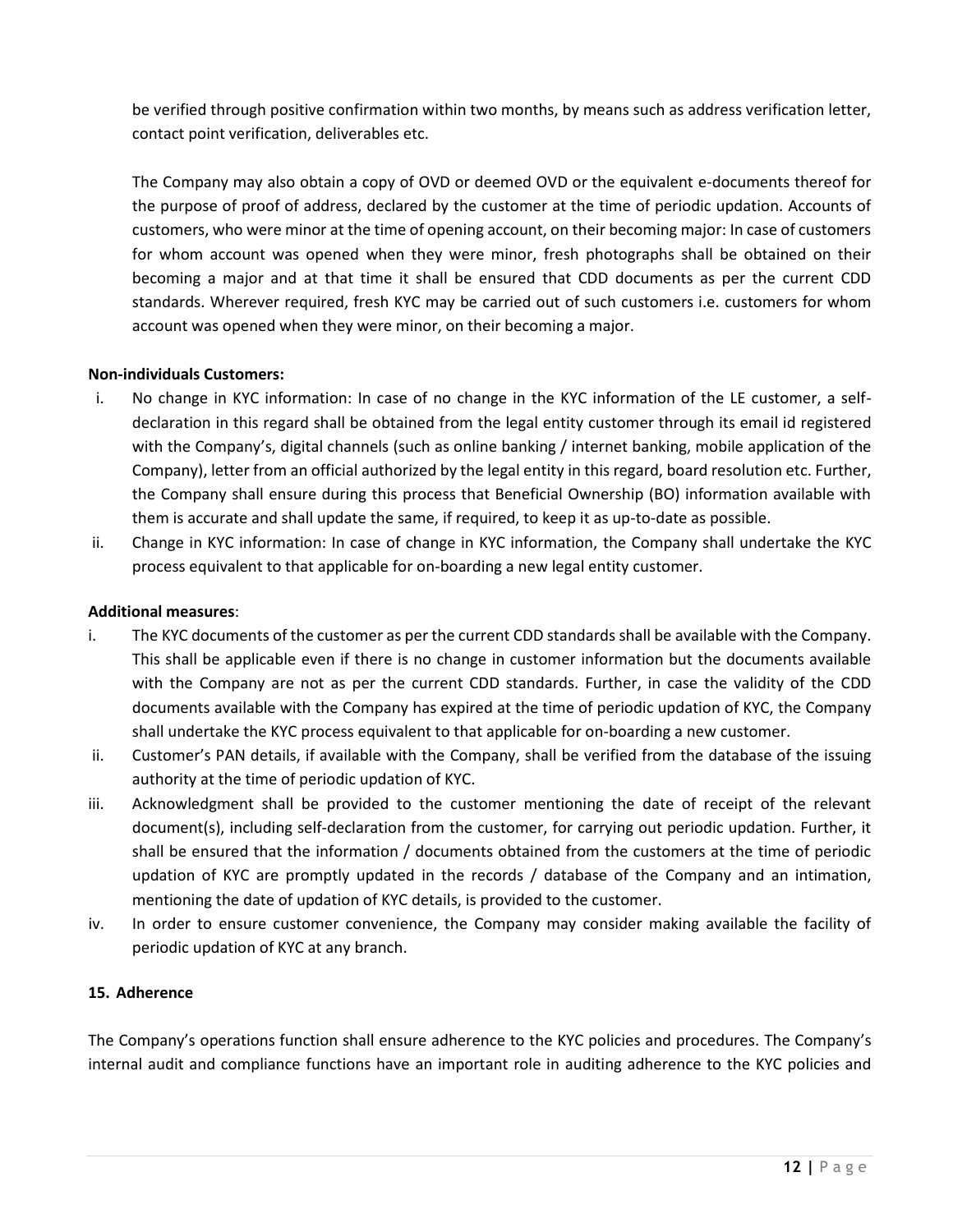procedures. The compliance in this regard shall be put up before the Audit Committee of the Board on quarterly intervals.

The Company shall have an ongoing employee training programme so that the employees conducting the KYC are adequately trained in KYC procedures. It is crucial that all concerned employees fully understand the rationale behind the KYC policies and implement them consistently.

The senior management for the purpose of KYC Compliance shall include Chief Executive Officer, Chief Financial Officer, Chief Risk Officer, Head - Operations and Chief Legal Counsel.

## **16. Customer Education**

If required, the Company may prepare specific literature / pamphlets etc. to educate the Customer of the objectives of the KYC programme.

#### **17. Applicability to branches and subsidiaries outside India**

Presently, the Company does not have any branches and subsidiaries outside India. However, if the Company establishes such a branch or a majority owned subsidiary, which is located abroad, especially, in countries which do not or insufficiently apply the FATF Recommendations, the Company shall ensure that the above guidelines are also implemented in these locations, to the extent local laws permit. When local applicable laws and regulations prohibit implementation of these guidelines, the same shall be brought to the notice of Reserve Bank of India.

#### **18. Principal Officer and Designated Director**

Mr. Saurabh Jaywant - Chief Legal Counsel, shall be designated as Principal Officer for the purpose of compliance with the rules and regulations of this policy. The Principal Officer can be contacted at the following address:

Attn: Mr. Saurabh Jaywant Northern Arc Capital Limited IIT-M Research Park, Phase 1,  $10^{th}$  Floor, Taramani, Chennai - 600 113 PH: 044 6668 7220

The Principal Officer shall be responsible for monitoring and reporting of all transactions and sharing of information as required under the law.

Mr. Ashish Mehrotra - Chief Executive Officer cum Managing Director shall be nominated as Designated Director to ensure compliance with the obligations under the Prevention of Money Laundering (Amendment) Act, 2012.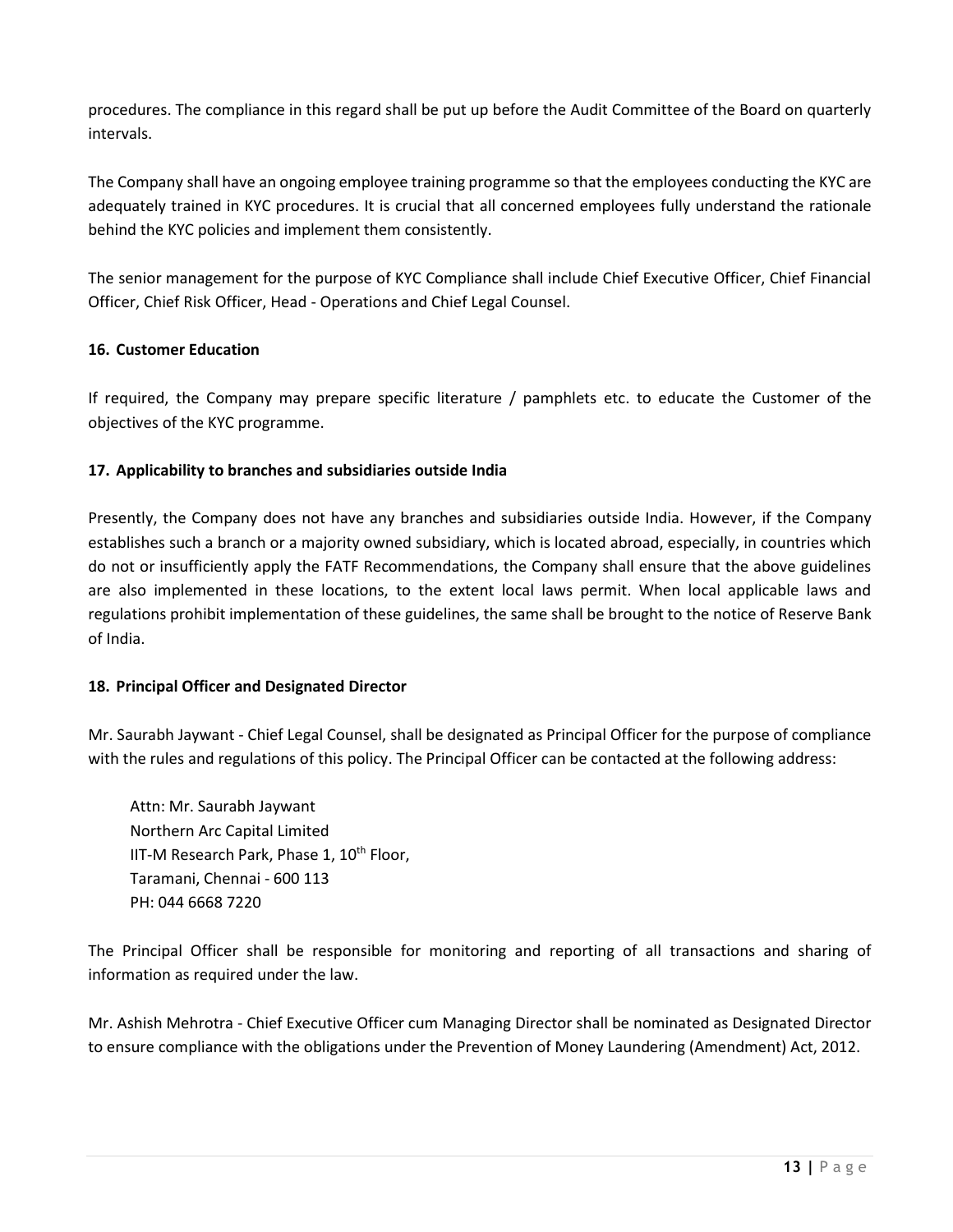#### **19. Secrecy obligations and sharing of information**

- Secrecy obligations
	- a. The company shall maintain secrecy regarding the customer information which arises out of the contractual relationship between the Company and its Customer.
	- b. While considering the requests for data/information from Government and other agencies, the Company shall satisfy itself that the information being sought is not of such a nature as will violate the provisions of the laws relating to secrecy in the banking transactions.
	- c. The exceptions to the said rule shall be as under:
		- i. Where disclosure is under compulsion of law,
		- ii. Where there is a duty to the public to disclose,
		- iii. the interest of Company requires disclosure and
		- iv. Where the disclosure is made with the express or implied consent of the customer.
	- d. The Company shall maintain confidentiality of information as provided in Section 45NB of RBI Act 1934.
- Sharing of information with Central KYC Registry (CKYCR)

The Company shall capture the KYC information for sharing with the CKYCR in the manner mentioned in the Rules, as required by the revised KYC templates prepared for 'individuals' and 'Legal Entities' as the case may be with the Central Registry of Securitisation Asset Reconstruction and Security Interest of India (CERSAI) as notified by the Government of India.

#### **20. Policy Review**

A review of compliance under this policy would be undertaken by the Management regularly and a consolidated report of such reviews will be submitted to the Board of Directors every year or whenever there is a significant change in law governing the subject matter of the Policy.

#### **21. Independent Assessment**

An annual independent assessment of the functioning of this policy is undertaken by the internal auditors of the Company as part of their annual review process. Observations and comment on adherence to this policy and the RBI Guidelines and other applicable statutory requirements are placed before the Audit Committee.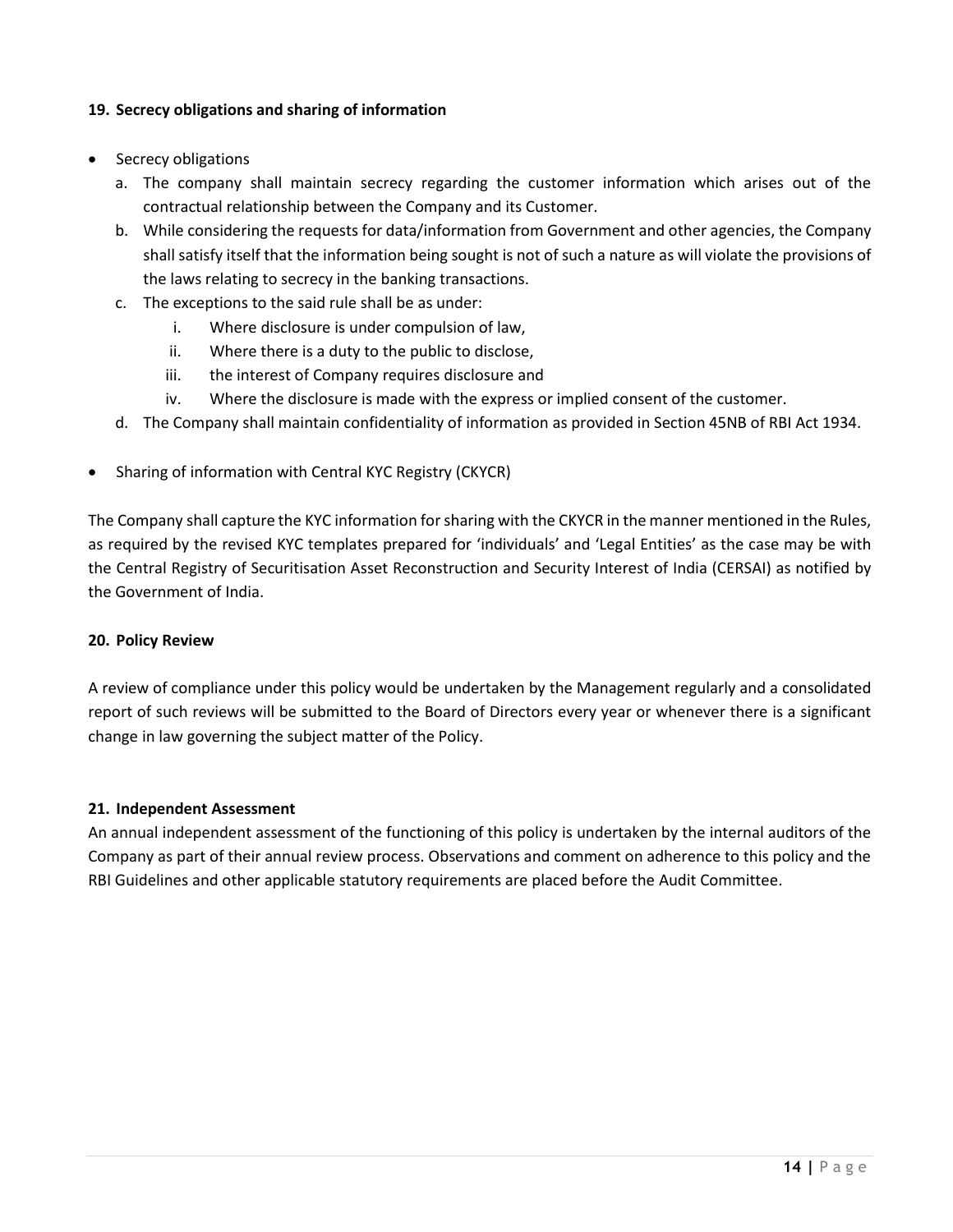#### **Customer Identification Requirements**

#### **A) Transactions with trust / nominee or fiduciaries**

- 1. There exists the possibility that trust / nominee or fiduciary accounts can be used to circumvent the Customer Identification Procedure.
- 2. The Company shall determine whether the Customer is acting on behalf of another person as trustee/nominee or any other intermediary. If so, the Company may insist on receipt of satisfactory evidence of the identity of the intermediaries and of the persons on whose behalf they are acting, as also obtain details of the nature of the trust or other arrangements in place.
- 3. While conducting a transaction with a trust, the Company shall take reasonable precautions to verify the identity of the trustees and the settlors of trust (including any person settling assets into the trust), grantors, protectors, beneficiaries and signatories. Beneficiaries should be identified when they are defined. In the case of a 'foundation', steps should be taken to verify the founder managers / directors and the beneficiaries, if defined.

#### **B) Transactions with companies and firms**

- 1. The Company shall be vigilant against business entities being used by individuals as a 'front' for conducting transactions with the Company.
- 2. The Company shall examine the control structure of the entity, determine the source of funds and identify the natural persons who have a controlling interest and who comprise the management. These requirements may be moderated according to the risk perception e.g. in the case of a public company it will not be necessary to identify all the shareholders.

#### **C) Transactions with Politically Exposed Persons (PEPs) resident outside India**

- 1. PEPs are individuals who are or have been entrusted with prominent public functions in a foreign country, e.g. Heads of States or of Governments, senior politicians, senior government / judicial / military officers, senior executives of state-owned corporations, important political party officials, etc.
- 2. The Company shall gather sufficient information on any person / Customer of this category intending to establish a relationship and check all the information available on the person in the public domain.
- 3. The Company shall verify the identity of the person and seek information about the sources of funds before accepting the PEP as a Customer.
- 4. The Company shall also subject such transactions enhanced monitoring on an ongoing basis. The above norms may also be applied to transactions with the family members or close relatives of PEPs.
- 5. The decision to accept a PEP as a Customer shall be taken by the Credit Committee, or the relevant credit decision-making authority.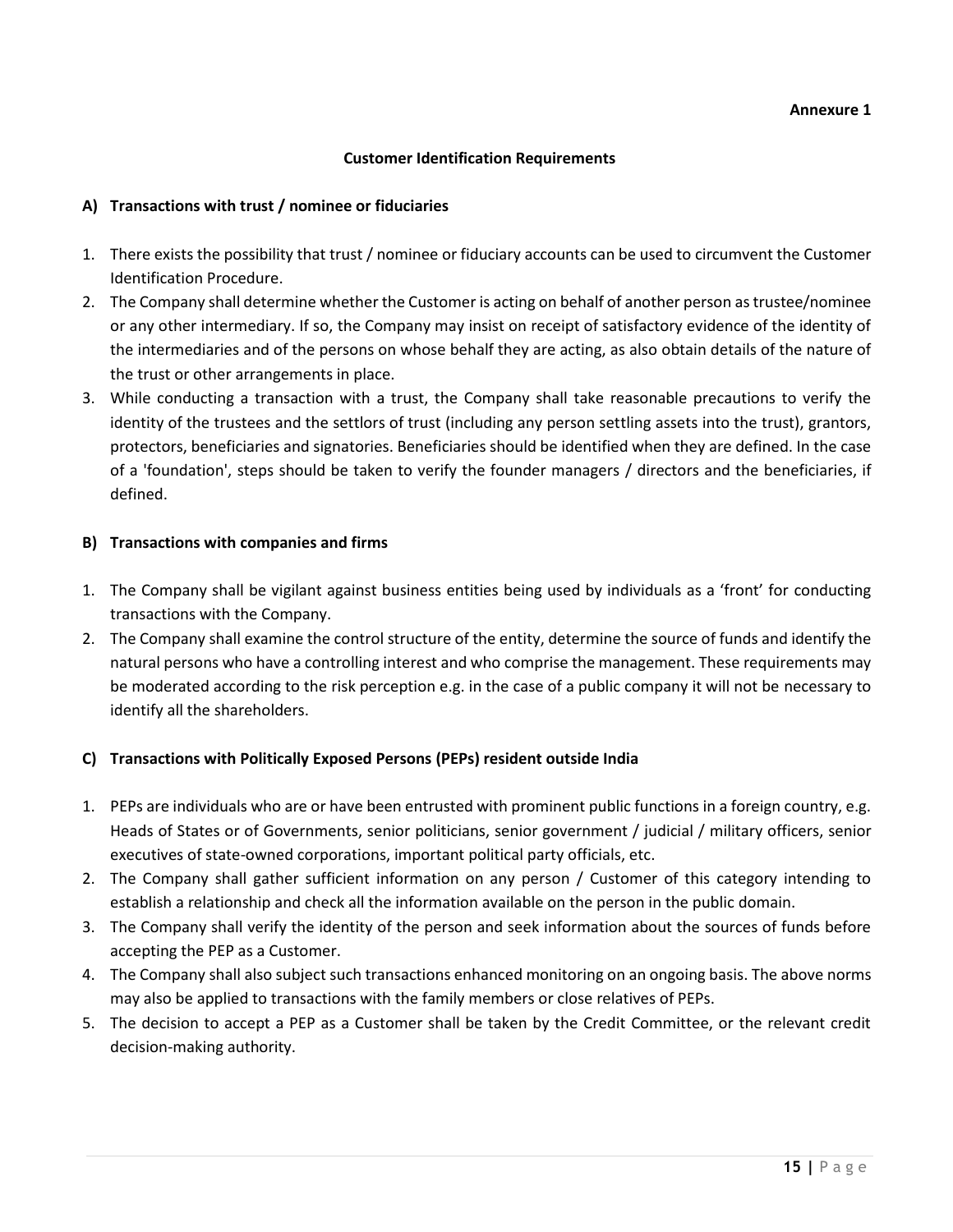## **Annexure 2**

## **List of acceptable KYC documents**

| <b>Constitution</b> |       | <b>Documentary Requirements</b>                                                     |
|---------------------|-------|-------------------------------------------------------------------------------------|
| Company             | i.    | Certificate of incorporation                                                        |
|                     | ii.   | Memorandum of Association or the equivalent e-document thereof                      |
|                     | iii.  | Articles of Association or the equivalent e-document thereof                        |
|                     | iv.   | PAN card of applicant or the equivalent e-document thereof                          |
|                     | v.    | Proof of address of applicant                                                       |
|                     | vi.   | Equity share capital table                                                          |
|                     | vii.  | Share capital table on an as if converted/ fully diluted basis                      |
|                     | viii. | Details of existing credit facilities and charges                                   |
|                     | ix.   | Audited financial statements of the applicant for the last three years              |
|                     | x.    | Resolution passed by the Board of Directors of the applicant and power of           |
|                     |       | attorney granted by the applicant to its managers, officers, employees or such      |
|                     |       | other persons, as the case may be, to transact on its behalf ("Authorized Persons") |
|                     | xi.   | PAN card of Authorized Persons or the equivalent e-document thereof                 |
|                     | xii.  | Certified copy of officially valid documents as proof of identity and address of    |
|                     |       | Authorized Persons or the equivalent e-document thereof                             |
|                     | xiii. | Recent photograph of Authorized Persons holding an attorney to transact on          |
|                     |       | behalf of the applicant                                                             |
|                     | xiv.  | PAN card of beneficial owners of the applicant or the equivalent<br>e-              |
|                     |       | document thereof                                                                    |
|                     | XV.   | Recent photograph of beneficial owners of applicant                                 |
|                     | xvi.  | Certified copy of officially valid documents or the equivalent e-document thereof   |
|                     |       | as proof of identity and address of beneficial owners of applicant                  |
| Partnership         | i.    | Registration certificate                                                            |
| Firms and           | ii.   | Partnership deed                                                                    |
| Limited Liability   | iii.  | PAN card of applicant or the equivalent e-document thereof                          |
| Partnership         | iv.   | Proof of address of applicant                                                       |
|                     | v.    | Details of existing credit facilities and charges.                                  |
|                     | vi.   | Books of accounts of the applicant for the last three years                         |
|                     | vii.  | Resolution passed by the managing body of the applicant and power of attorney       |
|                     |       | granted by the applicant to its managers, officers, employees or such other         |
|                     |       | persons, as the case may be, to transact on its behalf ("Authorized Persons")       |
|                     | viii. | PAN card of Authorized Persons or the equivalent e-document thereof                 |
|                     | ix.   | Certified copy of officially valid documents or the equivalent e-document thereof   |
|                     |       | as proof of identity and address of Authorized Persons                              |
|                     | x.    | Recent photograph of Authorized Persons holding an attorney to transact on          |
|                     |       | behalf of the applicant                                                             |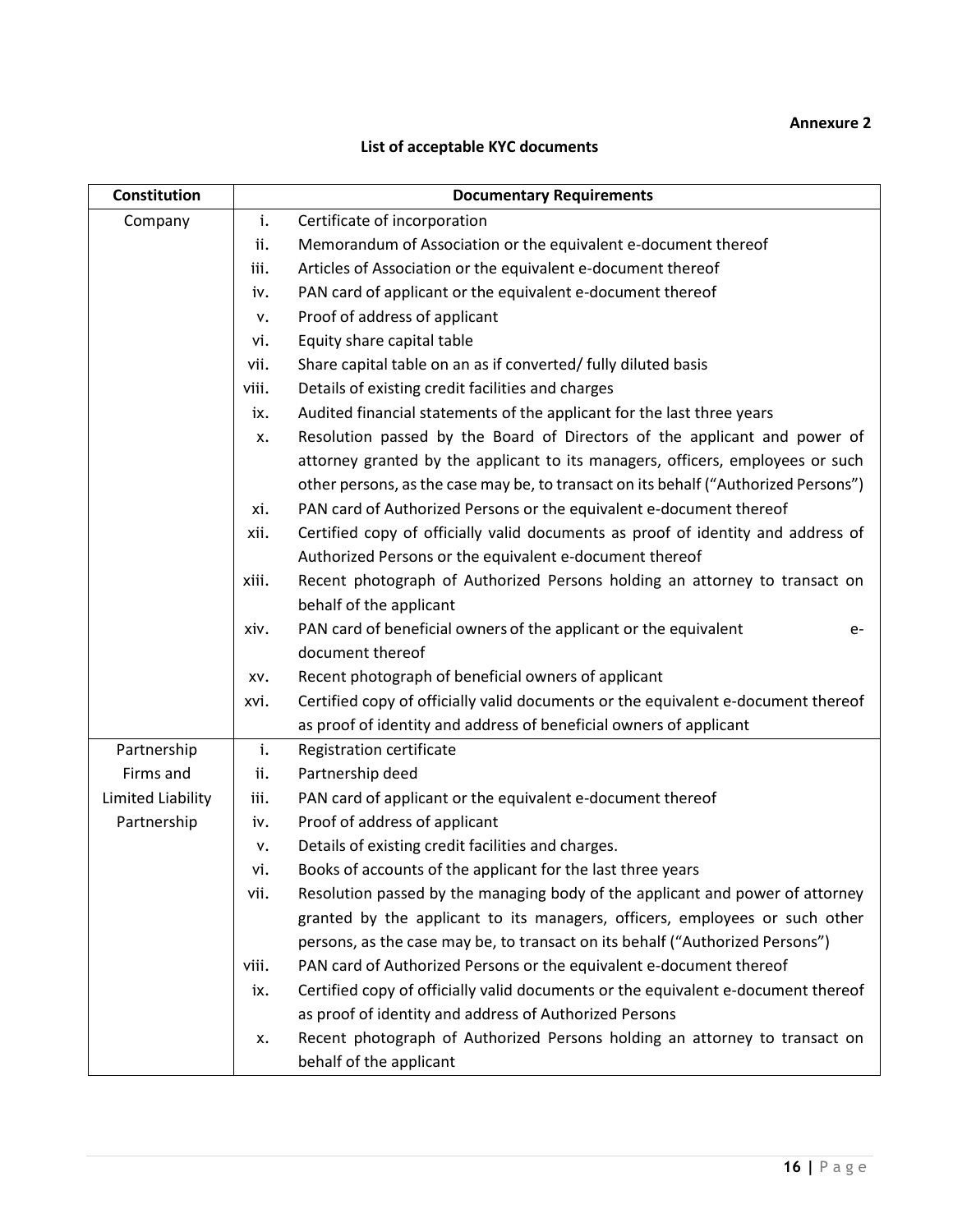|         | xi.   | PAN card of beneficial owners of the applicant or the equivalent e-document       |
|---------|-------|-----------------------------------------------------------------------------------|
|         |       | thereof                                                                           |
|         | xii.  | Recent photograph of beneficial owners of applicant                               |
|         | xiii. | Certified copy of officially valid documents or the equivalent e-document thereof |
|         |       | as proof of identity and address of beneficial owners of the applicant            |
| Trust   | i.    | Registration certificate                                                          |
|         | ii.   | Trust deed                                                                        |
|         | iii.  | PAN card of applicant or the equivalent e-document thereof                        |
|         | iv.   | Proof of address of applicant                                                     |
|         | v.    | Details of existing credit facilities and charges.                                |
|         | vi.   | Books of accounts of the applicant for the last three years                       |
|         | vii.  | Resolution passed by the managing body of the applicant and power of attorney     |
|         |       | granted by the applicant to its managers, officers, employees or such other       |
|         |       | persons, as the case may be, to transact on its behalf ("Authorized Persons")     |
|         | viii. | PAN card of Authorized Persons or the equivalent e-document thereof               |
|         | ix.   | Certified copy of officially valid documents or the equivalent e-document thereof |
|         |       | as proof of identity and address of Authorized Persons                            |
|         | x.    | Recent photograph of Authorized Persons holding an attorney to transact on        |
|         |       | behalf of the Applicant                                                           |
|         | xi.   | PAN card of beneficial owners of the applicant or the equivalent e-document       |
|         |       | thereof                                                                           |
|         | xii.  | Recent photograph of beneficial owners of applicant                               |
|         | xiii. | Certified copy of officially valid documents or the equivalent e-document thereof |
|         |       | as proof of identity and address of beneficial owners of the applicant            |
| Society | i.    | Registration certificate                                                          |
|         | ii.   | Memorandum of Association and bye-laws                                            |
|         | iii.  | PAN card of applicant or the equivalent e-document thereof                        |
|         | iv.   | Proof of address of applicant                                                     |
|         | ٧.    | Details of existing credit facilities and charges.                                |
|         | vi.   | Books of accounts of the applicant for the last three years                       |
|         | vii.  | Resolution passed by the managing body of the Applicant and power of attorney     |
|         |       | granted by the applicant to its managers, officers, employees or such other       |
|         |       | persons, as the case may be, to transact on its behalf ("Authorized Persons")     |
|         | viii. | PAN card of Authorized Persons or the equivalent e-document thereof               |
|         | ix.   | Certified copy of officially valid documents or the equivalent e-document thereof |
|         |       | as proof of identity and address of Authorized Persons                            |
|         | x.    | Recent photograph of Authorized Persons holding an attorney to transact on        |
|         |       | behalf of the applicant                                                           |
|         | xi.   | PAN card of beneficial owners of applicant or the equivalent e-document thereof   |
|         | xii.  | Recent photograph of beneficial owners of applicant                               |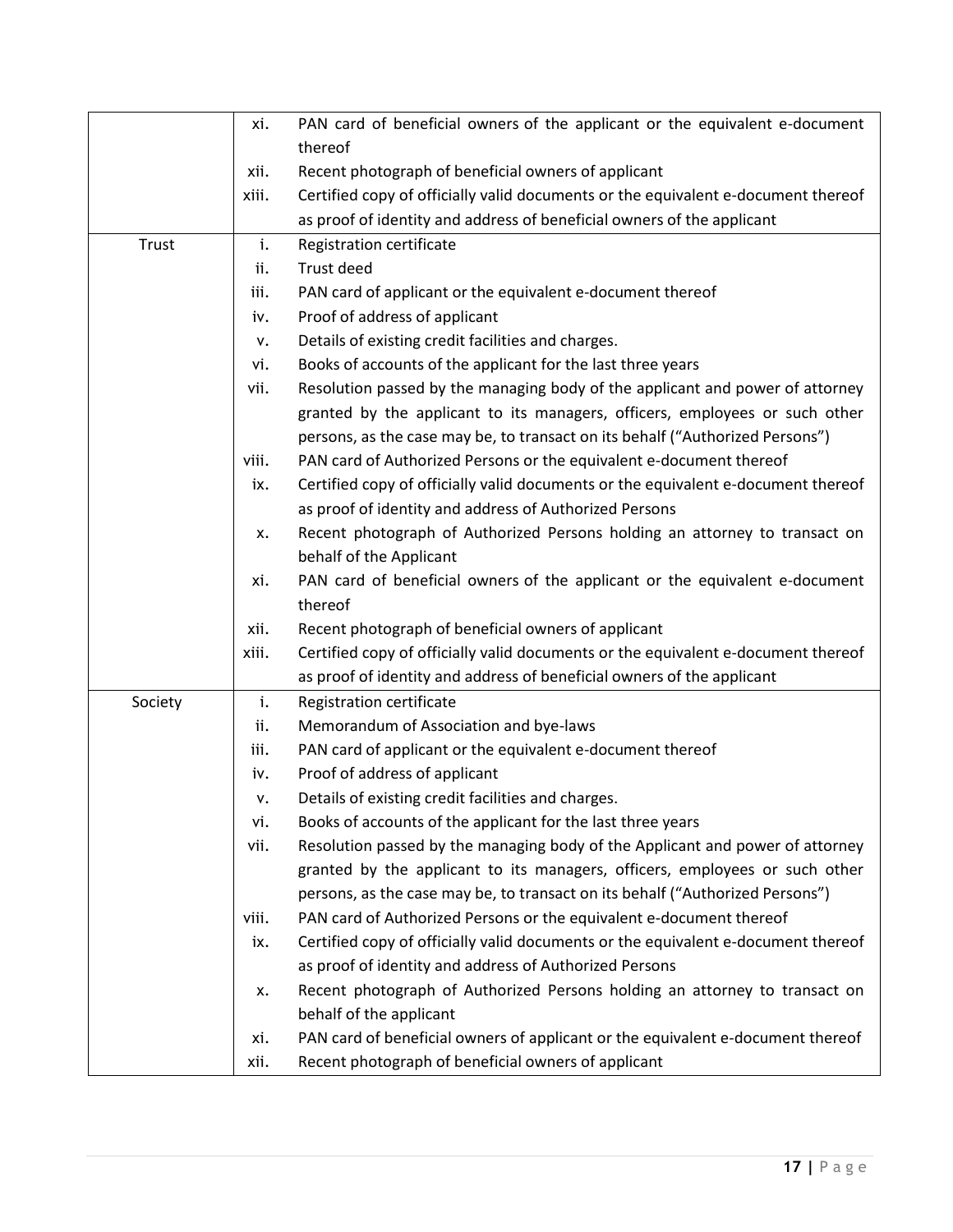|                 | xiii. | Certified copy of officially valid documents or the equivalent e-document thereof       |
|-----------------|-------|-----------------------------------------------------------------------------------------|
|                 |       | as proof of identity and address of beneficial owners of the applicant                  |
| Unincorporated  | i.    | Agreement of Association of Persons or Body of Individuals                              |
| Associations or | ii.   | PAN card of applicant or the equivalent e-document thereof                              |
| Body of         | iii.  | Proof of address of applicant                                                           |
| Individuals     | iv.   | Details of existing credit facilities and charges                                       |
|                 | ٧.    | Books of accounts of the applicant for the last three years                             |
|                 | vi.   | Resolution passed by the managing body of the applicant and power of attorney           |
|                 |       | granted by the applicant to its managers, officers, employees or such other             |
|                 |       | persons, as the case may be, to transact on its behalf ("Authorized Persons")           |
|                 | vii.  | PAN card of Authorized Persons or the equivalent e-document thereof                     |
|                 | viii. | Certified copy of officially valid documents or the equivalent e-document thereof       |
|                 |       | as proof of identity and address of Authorized Persons                                  |
|                 | ix.   | Recent photograph of Authorized Persons holding an attorney to transact on              |
|                 |       | behalf of the applicant                                                                 |
|                 | x.    | PAN card of beneficial owners of applicant or the equivalent e-document thereof         |
|                 | xi.   | Recent photograph of beneficial owners of applicant                                     |
|                 | xii.  | Certified copy of officially valid documents or the equivalent e-document thereof       |
|                 |       | as proof of identity and address of beneficial owners of the applicant                  |
| Proprietorship  | i.    | PAN card of proprietor or the equivalent e-document thereof                             |
|                 | ii.   | Proof of address of proprietary firm                                                    |
|                 | iii.  | Details of existing credit facilities and charges                                       |
|                 | i۷.   | Books of accounts of the applicant for the last three years                             |
|                 | ٧.    | Certified copy of officially valid documents or the equivalent e-document thereof       |
|                 |       | as proof of identity and address of proprietor                                          |
|                 | vi.   | Recent photograph of proprietor                                                         |
|                 | vii.  | Any two of the following documents or the equivalent e-document thereof as              |
|                 |       | proof of business in the name of proprietary firm; (a) Registration certificate, (b)    |
|                 |       | certificate/license issued<br>by municipal<br>authorities<br>under Shops<br>and         |
|                 |       | Establishments Acts, (c) sales and income tax returns, (d) GST certificate, (e)         |
|                 |       | certificate/ registration document issued by sales tax/service tax/professional tax     |
|                 |       | authorities, (f) IEC code or license/certificate of practice issued by any professional |
|                 |       | body incorporated under a statute, (g) complete income tax return (not just             |
|                 |       | acknowledgment) in the name of proprietor reflecting firm's income, duly                |
|                 |       | authenticated/acknowledged by income tax department, (h) utility bills such as          |
|                 |       | electricity, water, landline telephone bills, etc.                                      |
| Individuals     | i.    | one recent photograph of the applicant                                                  |
|                 | ii.   | PAN card of applicant or the equivalent e-document thereof                              |
|                 | iii.  | Certified copy of officially valid documents or the equivalent e-document thereof       |
|                 |       | as proof of identity and address of the applicant.                                      |
|                 |       |                                                                                         |